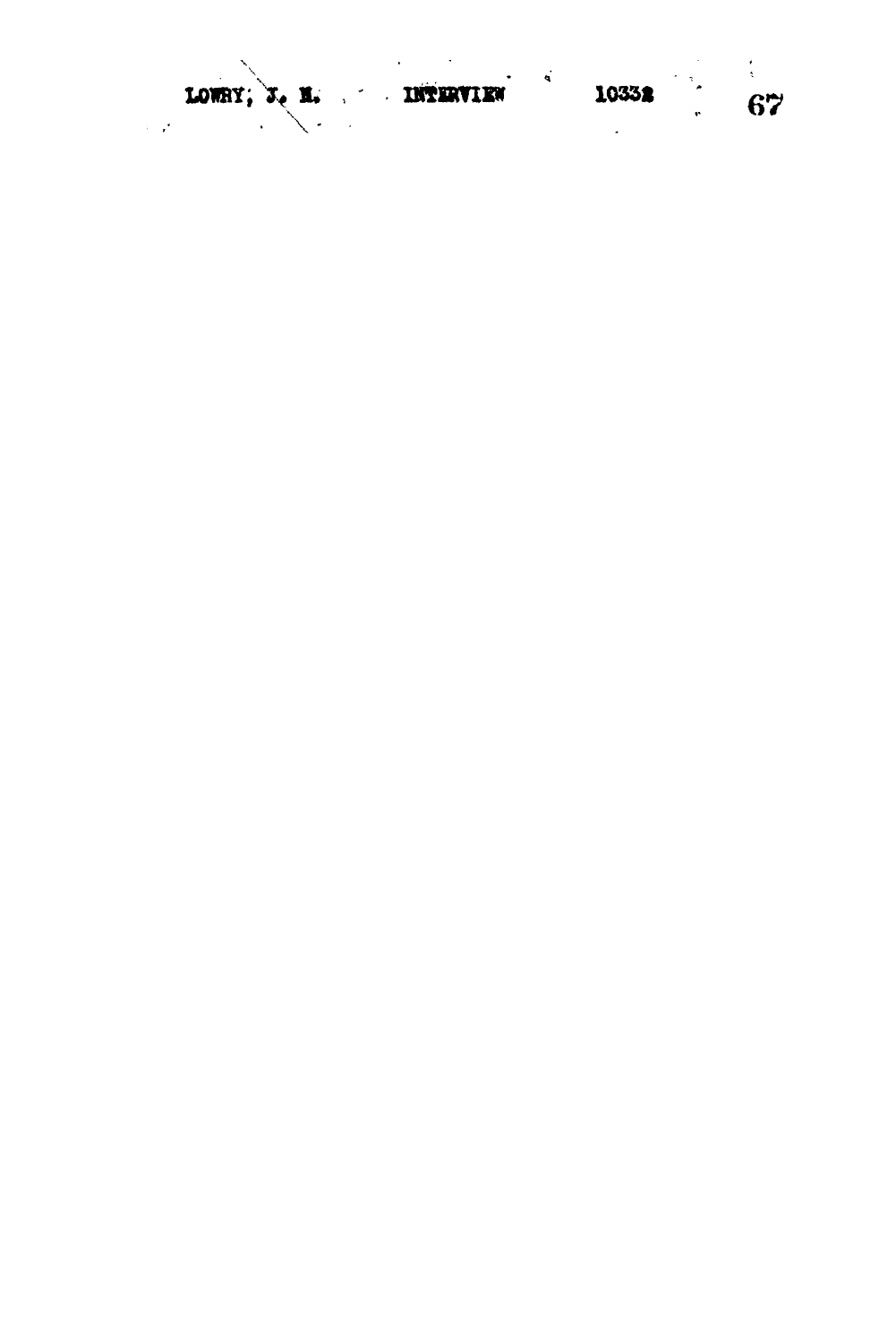|          | LOWRY. J. H.                     | INTERVIEW.<br>BIOGRAPHY FORM<br>WORKS PROGRESS ADMINISTRATION<br>Indian-Pienser History Prejact for Oklahoma                                                                                                                                                     |                | Form $A-(S-149)$ 10532 | 68 |
|----------|----------------------------------|------------------------------------------------------------------------------------------------------------------------------------------------------------------------------------------------------------------------------------------------------------------|----------------|------------------------|----|
|          |                                  |                                                                                                                                                                                                                                                                  |                |                        |    |
|          |                                  | Field Worker's name Louise S. Barnes                                                                                                                                                                                                                             |                |                        |    |
|          |                                  | This report made on (date) March 23,                                                                                                                                                                                                                             |                | 193 <sup>8</sup>       |    |
| ı.       | J. H. LOWIY<br>Name              |                                                                                                                                                                                                                                                                  |                |                        |    |
| 2.       |                                  | Post Office Address Kingfisher, Oklahoma.                                                                                                                                                                                                                        |                |                        |    |
| 3.       | Residence address (or leastion). |                                                                                                                                                                                                                                                                  |                |                        |    |
| 4.       |                                  | DATE OF BIRTH: Month November                                                                                                                                                                                                                                    | Day, 25        | 1863<br>Year           |    |
| 5.       |                                  | Place of birth Richland, Wisconsin                                                                                                                                                                                                                               |                |                        |    |
|          |                                  |                                                                                                                                                                                                                                                                  |                |                        |    |
| 6.       |                                  | Name of Father Manuscript Place of birth                                                                                                                                                                                                                         |                |                        |    |
|          | Name of Mother                   | $\bullet$                                                                                                                                                                                                                                                        | Place of birth |                        |    |
|          |                                  | Other information about mother                                                                                                                                                                                                                                   |                |                        |    |
|          |                                  |                                                                                                                                                                                                                                                                  |                |                        |    |
| attached | 3.                               | Notes or complete narrative by the field worker dealing with the<br>life and story of the person interviewed. Refer to Manual for<br>suggested subjects and questions. Continue on blank sheets if<br>necessary and attach firmly to this form. Number of sheets |                |                        |    |

 $\sim$  100  $\sim$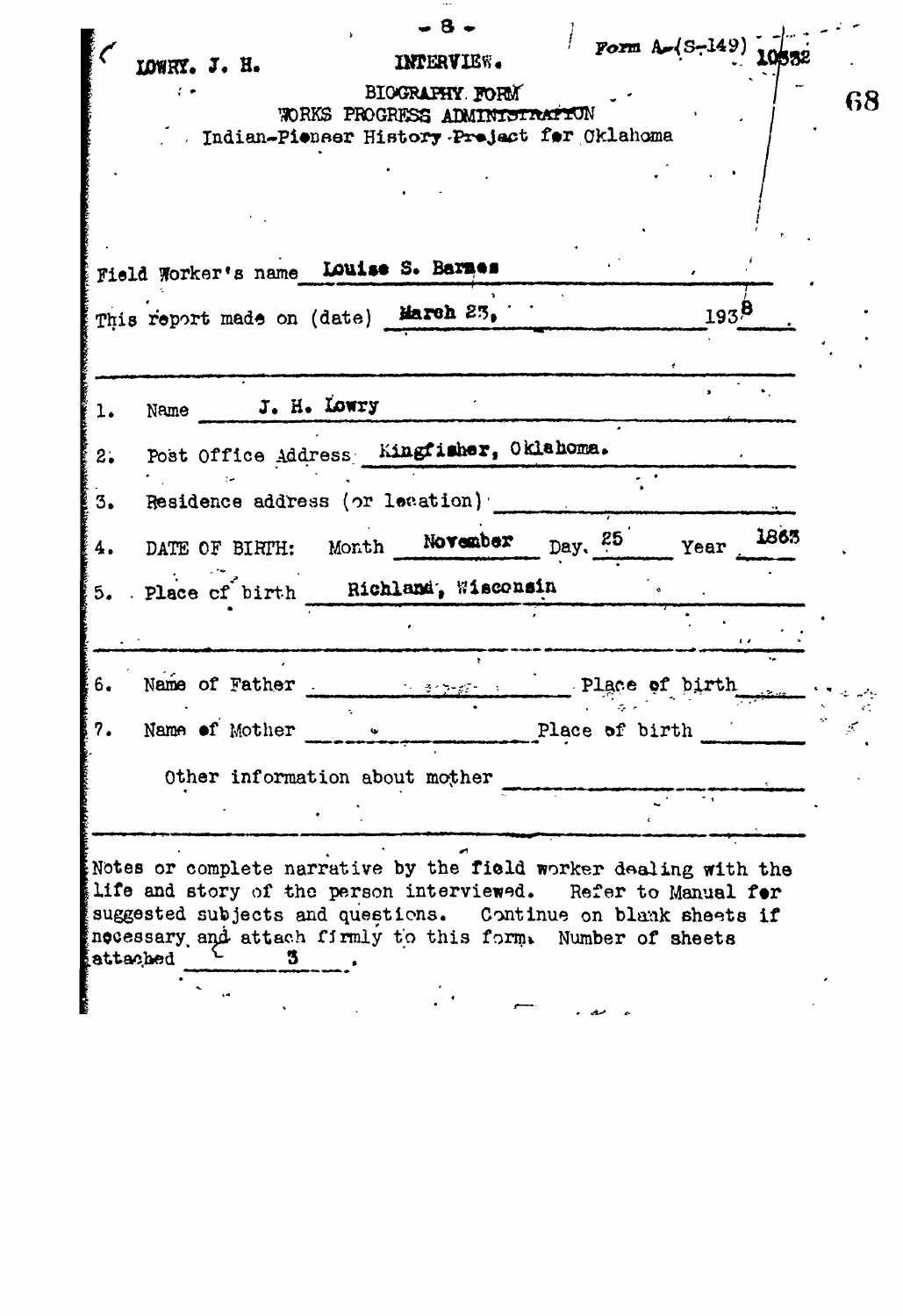## **IOWEY, J. H. 10332 INTERVIEW.** 10332

**Louise 3 . Barnes Investigator March 2\*, 1938**

Interview with  $\tilde{J}$ . H. Lowry, **Kingfisher, Oklahoma.**

I came to Oklahoma Territory in December, 1891, **from California to join'my parents and** *%o* **take,pert- in the Cheyenne Opening. 1 was born November 25, 1865, in Riohland, Wisconsin. My parents had left me and oome to** Oklahoma Territory in 1889, and after they found there was to be another Opening they wrote for me to join them in Kingfisher so I came through from California on the **train.**

**I node the Bun in the Cheyenne-;.repaho Opening but** did not file for I did not like the land I could secure. **1 then want, into the grocery business and ran a store for several years.**

**In 1892 Judge MoOee and Bob Lyles, a young attorney, g) on e hay rack ride and so we deoided to attend** an Indian dance that the Indians were having about four miles **west of Kingfisher. We had a very large rack and Dr» Doorley** was the driver. The group got together before we started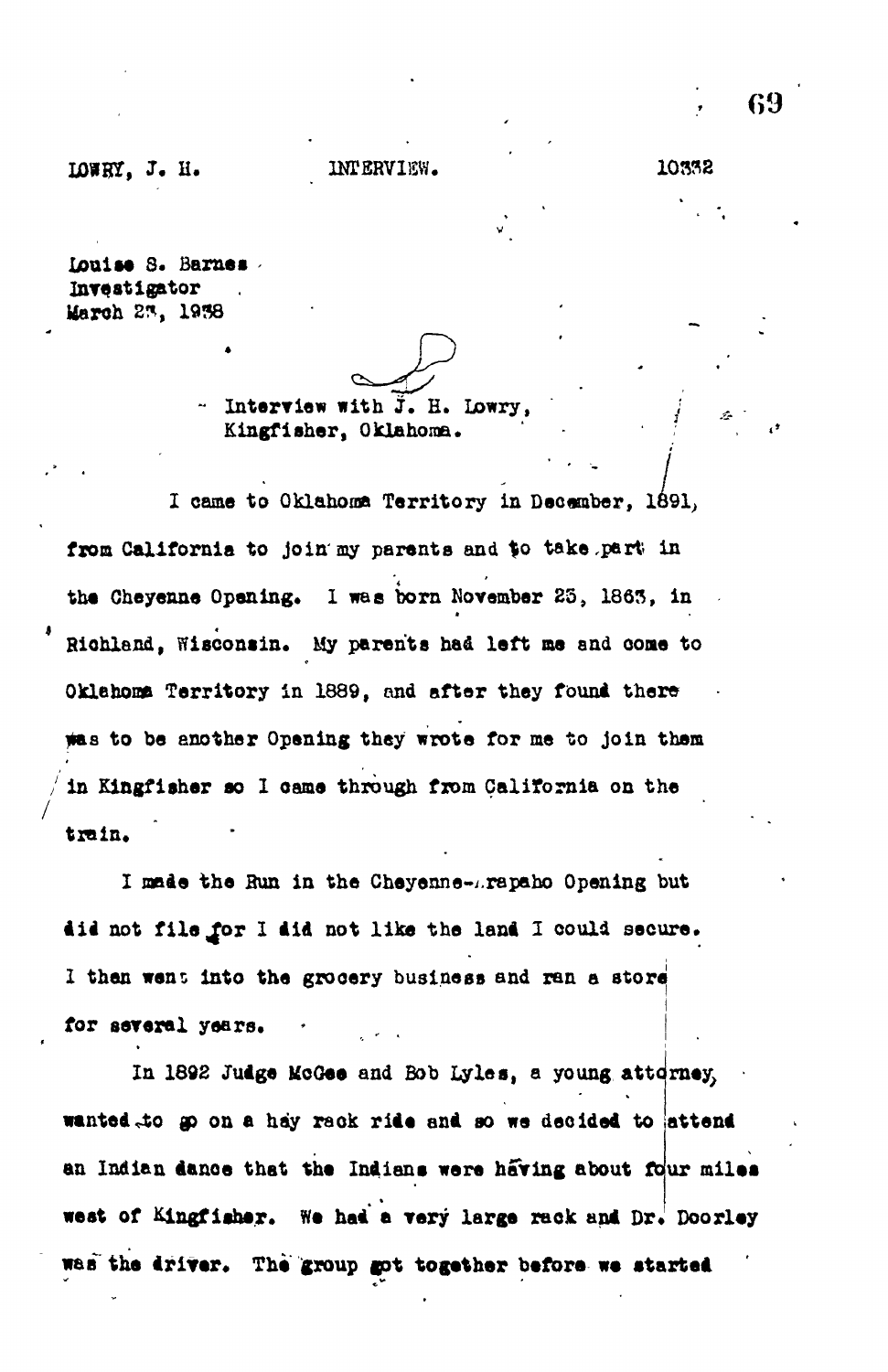LOWHY, *J.* H .

**f / ;** 10372

ツハ

and decided it would be fun to try and scare the Judge and *' i I ' •' •* **Attorney ,/Lyles. and all were much interested in the idea** ing some fake Indians **of**  $\frac{1}{\sqrt{2}}$  some fact  $\frac{1}{\sqrt{2}}$  some fact  $\frac{1}{\sqrt{2}}$ way to the dance to see what these two men would do.

INTERVIEW

2

It then was arranged to start at a certain time and the men would know when to play indian. The girls on the **deel** and said that if some Indians did not attack our wagon  $\int$   $\frac{1}{100}$   $\int$   $\frac{1}{100}$   $\int$   $\frac{1}{100}$   $\int$   $\frac{1}{100}$   $\int$   $\frac{1}{100}$   $\int$   $\frac{1}{100}$   $\int$   $\frac{1}{100}$   $\int$   $\frac{1}{100}$   $\int$   $\frac{1}{100}$   $\int$   $\frac{1}{100}$   $\int$   $\frac{1}{100}$   $\int$   $\frac{1}{100}$   $\begin{bmatrix} 1 & 1 \end{bmatrix}$  our  $\begin{bmatrix} 1 & 1 \end{bmatrix}$  our  $\begin{bmatrix} 1 & 1 \end{bmatrix}$  get  $\begin{bmatrix} 1 & 1 \end{bmatrix}$  and  $\begin{bmatrix} 1 & 1 \end{bmatrix}$ **•« a good tiae, : The Attorney,/Bob Igrleay bragged' how he would proteot/hi» girl/i f anything should happen, not thinking there was go ing/to be/trouble. After we/had driven** only a short distance the Indians began to shoot and yell  $\cdot$ and ware those two man *mosmall* The driven fall bookward **and were those two men /beared^ The driver fell backward •and yelleji, rtI am'shotj evexiyone for themselves^. The /** *i •* **Attorney/jumped out of the Fagbn, started running south end** ended up at Fort Reno. He/came back with two troops of soldiers whom he had told that the Indians were on the warrpath and were going to kill a lot of people if they did not come to Kingfisher. Judge McGee ran north and found Uncle John's Creek and walked/back to Kingfisher. The rest of **John/ a Creek and walked/back to Kingfisher. The rest of**